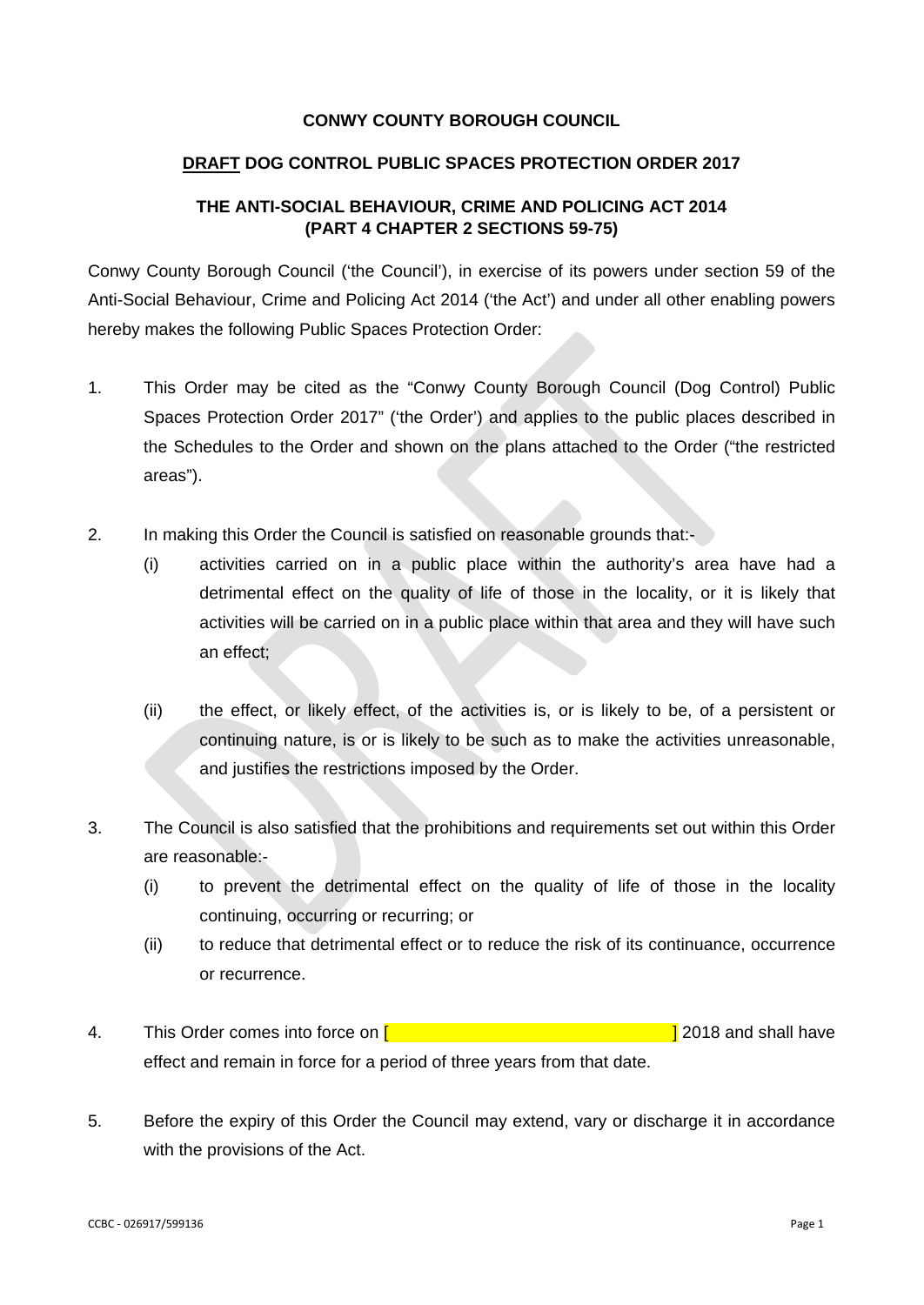### **BY THIS ORDER**

6. The effect of the Order is to impose the following prohibitions and/or requirements in the restricted areas at all times:-

## **(i) FOULING OF LAND BY DOGS**

- (a) If a dog defecates at any time on land in the restricted area detailed in Schedule 1 of this Order the person who is in charge of the dog at the time must remove the faeces from the land forthwith, unless:-
	- (i) that person has a reasonable excuse for failing to do so; or
	- (ii) the owner/occupier or other person or authority having control of the land has consented (generally or specifically) to that person failing to do so; or
	- (iii) that person is subject to the exemptions listed in Schedule 1.
- (b) For the purposes of this article:-
	- (i) a person who habitually has a dog in their possession shall be taken to be in charge of the dog at any time unless at that time some other person is in charge of the dog;
	- (ii) placing the faeces in a receptacle on the land which is provided for the purpose, or for the disposal of waste, shall be a sufficient removal from the land;
	- (iii) being unaware of the defecation (whether by reason of not being in the vicinity or otherwise) or not having a device for or other suitable means of removing the faeces shall not be a reasonable excuse for failing to remove the faeces.

#### **(ii) MEANS TO PICK UP**

- (a) A person in charge of a dog on land in the restricted area detailed in Schedule 2 must have with them appropriate means to pick up dog faeces deposited by that dog unless:-
	- (i) that person has a reasonable excuse for failing to do so; or
	- (ii) the owner/occupier or other person or authority having control of the land has consented (generally or specifically) to that person failing to do so; or
	- (iii) that person is subject to the exemptions listed in Schedule 2.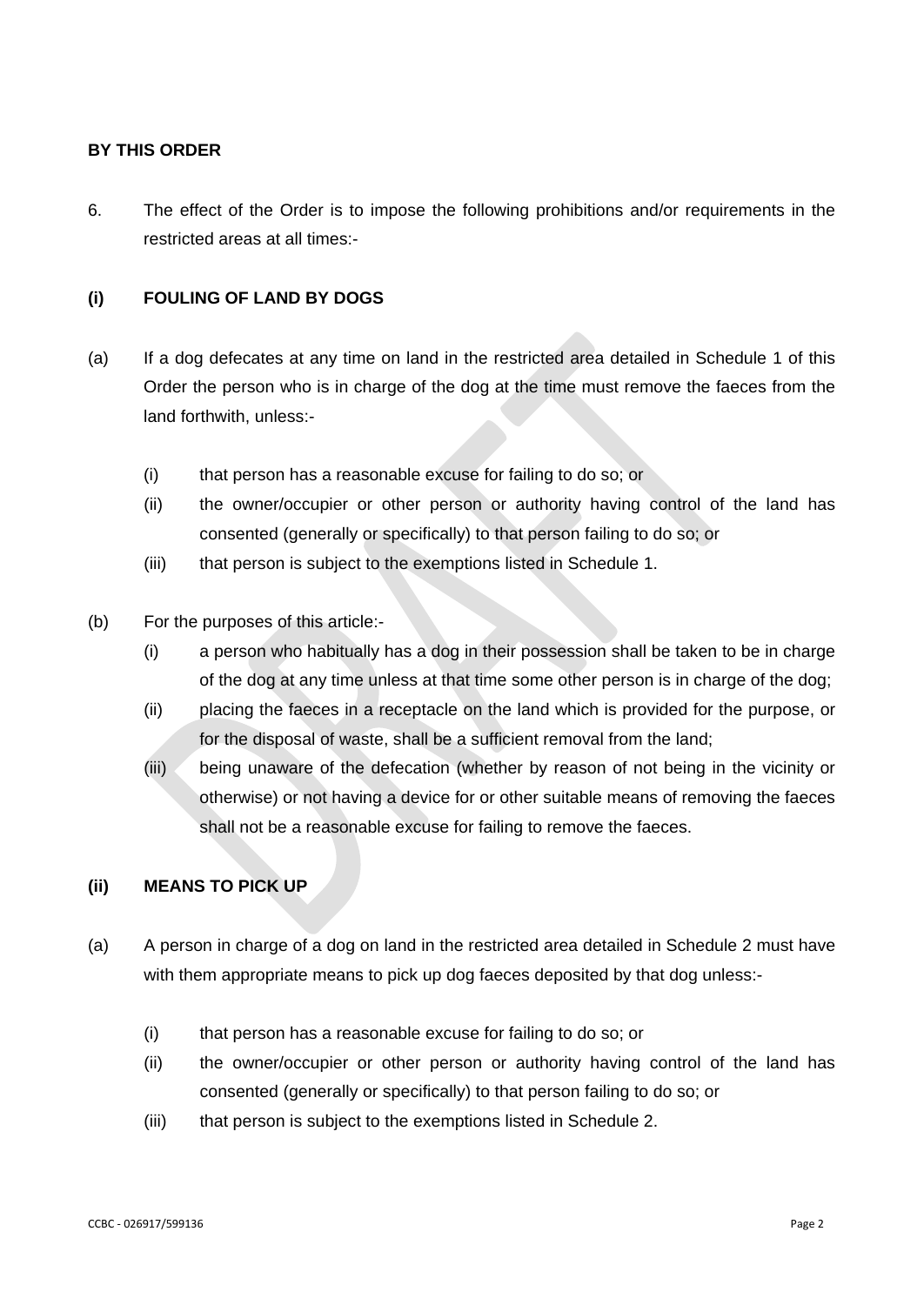- (b) The obligation in Article 6 (ii) (a) is complied with if, after a request from an authorised officer of the Council, the person in charge of the dog produces an appropriate means to pick up dog faeces.
- (c) In this article of the Order an 'authorised officer of the Council' means a person who is authorised in writing by the Council for the purpose of giving directions under this article.

## **(iii) DOGS EXCLUDED – YEAR ROUND PROHIBITION**

- (a) A person in charge of a dog must not take that dog onto, or permit the dog to enter or to remain on land within the restricted area referred to in Schedule 3 of this Order unless:-
	- (i) that person has reasonable excuse for doing so; or
	- (ii) the owner, occupier or other person or authority having control of the land has consented (generally or specifically) to that person doing so; or
	- (iii) that person is subject to the exemptions listed in Schedule 3
- (b) For the purpose of this article:-
	- (i) a person who habitually has a dog in their possession is taken to be in charge of the dog at any time unless at that time some other person is in charge of the dog.

## **(iv) DOGS EXCLUDED – SEASONAL PROHIBITION**

- (a) A person in charge of a dog must not take that dog onto, or permit the dog to enter or to remain on land within the restricted area referred to in Schedule 4 of this Order unless:-
	- (i) that person has reasonable excuse for doing so; or
	- (ii) the owner, occupier or other person or authority having control of the land has consented (generally or specifically) to that person doing so; or
	- (iii) that person is subject to the exemptions listed in Schedule 4
- (b) For the purpose of this article:-
	- (i) a person who habitually has a dog in their possession is taken to be in charge of the dog at any time unless at that time some other person is in charge of the dog.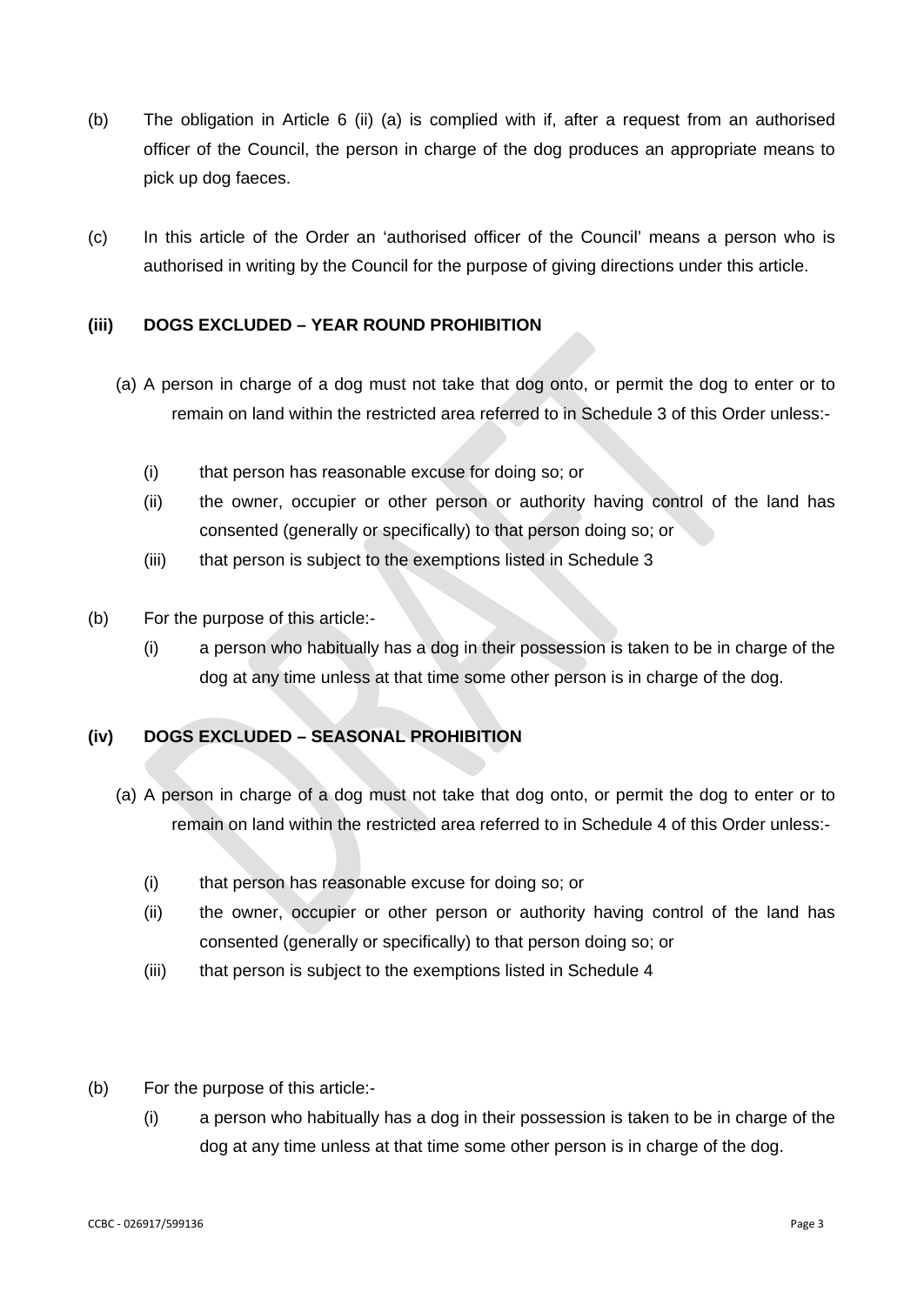### **(v) DOGS ON LEADS**

- (a) Any person in charge of a dog, at any time, must put and keep the dog on a lead in the restricted area detailed in Schedule 5, unless :-
	- (i) that person has reasonable excuse for failing to do so; or
	- (ii) the owner, occupier or other person or authority having control of the land has consented (generally or specifically) to that person not doing so.
- (b) For the purpose of this article:-
	- (i) a person who habitually has a dog in their possession is taken to be in charge of the dog at any time unless at that time some other person is in charge of the dog.

### **(vi) DOGS ON LEADS BY DIRECTION**

- (a) Any person in charge of a dog, at any time, must put and keep the dog on a lead when directed to do so in the restricted area detailed in Schedule 6, unless:-
	- (i) that person has reasonable excuse for failing to do so; or
	- (ii) the owner, occupier or other person or authority having control of the land has consented (generally or specifically) to that person not doing so.
- (b) For the purpose of this article:-
	- (i) a person who habitually has a dog in their possession is taken to be in charge of the dog at any time unless at that time some other person is in charge of the dog;
	- (ii) an authorised officer of the Council may only give a direction under this article to put and keep a dog on a lead if such restraint is reasonably necessary to prevent a nuisance or behaviour by the dog likely to cause annoyance or disturbance to any other person or the worrying or disturbance of any other animal or bird on any land to which this article applies.
	- (iii) in this article, an "authorised officer of the Council" means a person who is authorised in writing by the Council for the purpose of giving directions under this article.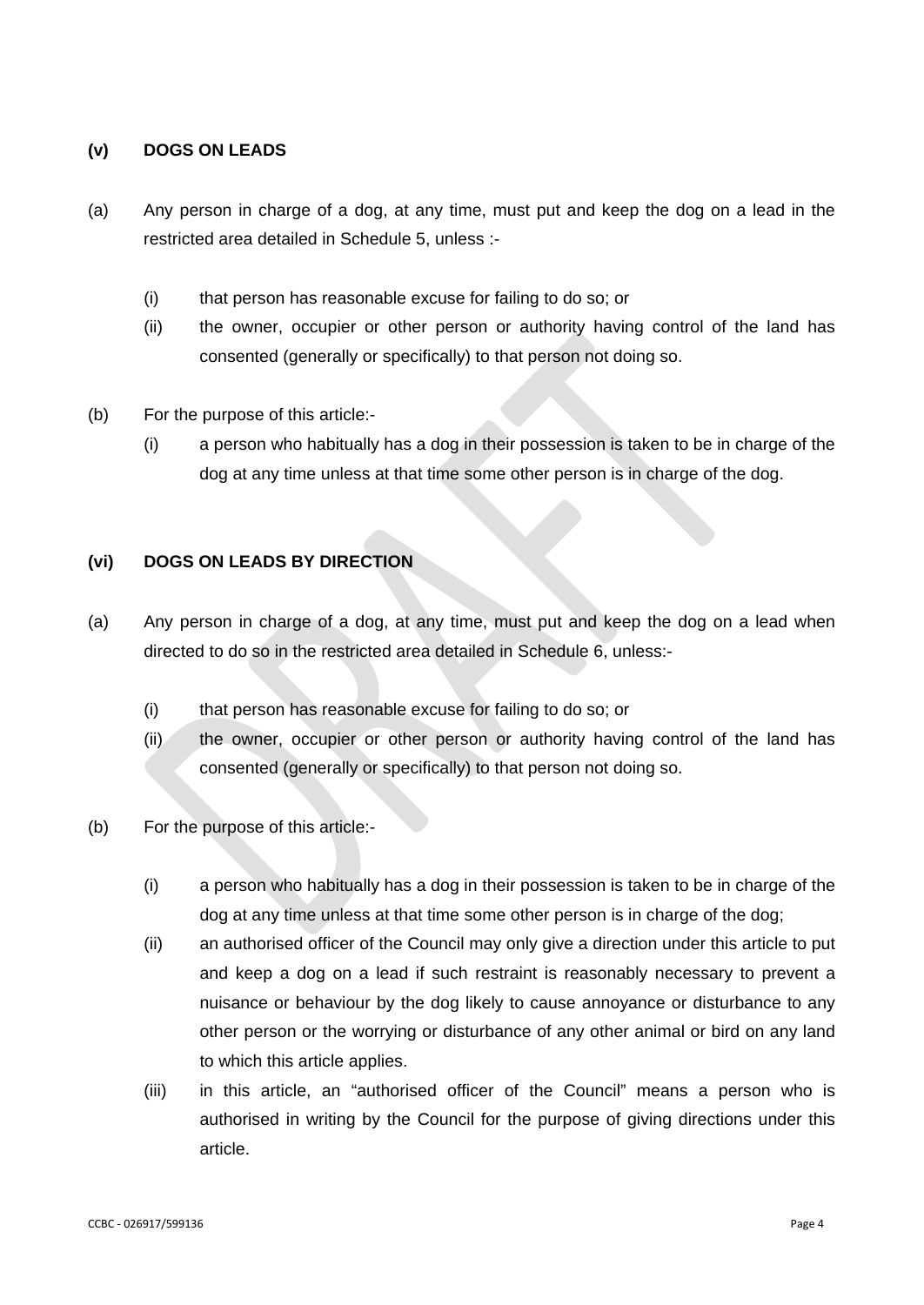## **7. PENALTY**

7.1 Any person who fails without reasonable excuse to comply with any of the requirements or prohibitions at articles 6 (i),  $6(ii)$ ,  $6(iii)$ ,  $6(iv)$ ,  $6(v)$ ,  $6(vi)$  in this Order shall be liable on summary conviction to a fine not exceeding level 3 (currently £1000) on the standard scale.

### **8. FIXED PENALTY**

- 8.1 A constable, Police Community Support Officer or authorised person of the Council may issue a fixed penalty notice to any person he or she believes has committed an offence. A person committing an offence will have 28 days to pay the fixed penalty of £100, failing which they may be prosecuted.
- 8.2 A fixed penalty notice is a notice offering the person to whom it is issued the opportunity of discharging any liability to conviction for the offence by payment of a fixed penalty to the Council.
- 8.3 Where a person is issued with a fixed penalty notice under this Order:-
	- (a) no proceedings may be taken for the offence before the end of the period of 28 days following the date of the notice;
	- (b) the person may not be convicted of the offence if the person pays the fixed penalty before the end of that period.

### **9. APPEALS**

- 9.1 Any challenge to this Order must be made to the High Court by an interested person within 6 weeks of it being made or varied. An "interested person" is someone who lives in, regularly works in, or visits the restricted area. This means that only those who are directly affected by the restrictions have the right to challenge.
- 9.2 Interested persons can challenge the validity of the Order on two grounds:-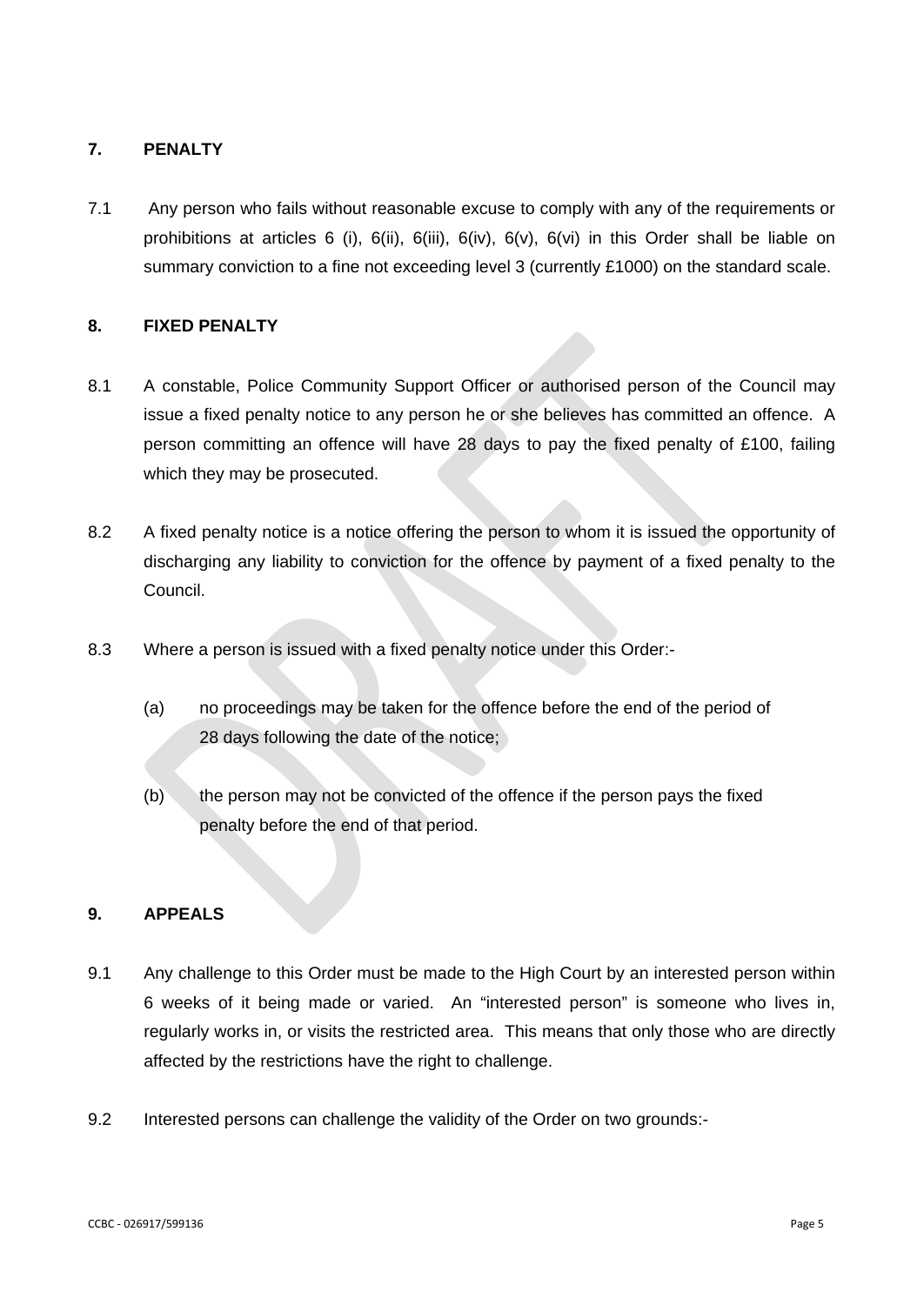- (i) that the Council did not have power to make the order or variation, or to include particular prohibitions or requirements imposed by the Order; or
- (ii) that a requirement under the legislation for the making or varying an Order has not been complied with.
- 9.3 When an application is made, the High Court can decide to suspend the operation of the Order, or any of the prohibitions or requirements imposed by the Order, until the final determination of the proceedings.
- 9.4 The High Court has the ability to uphold the Order, quash it or vary it.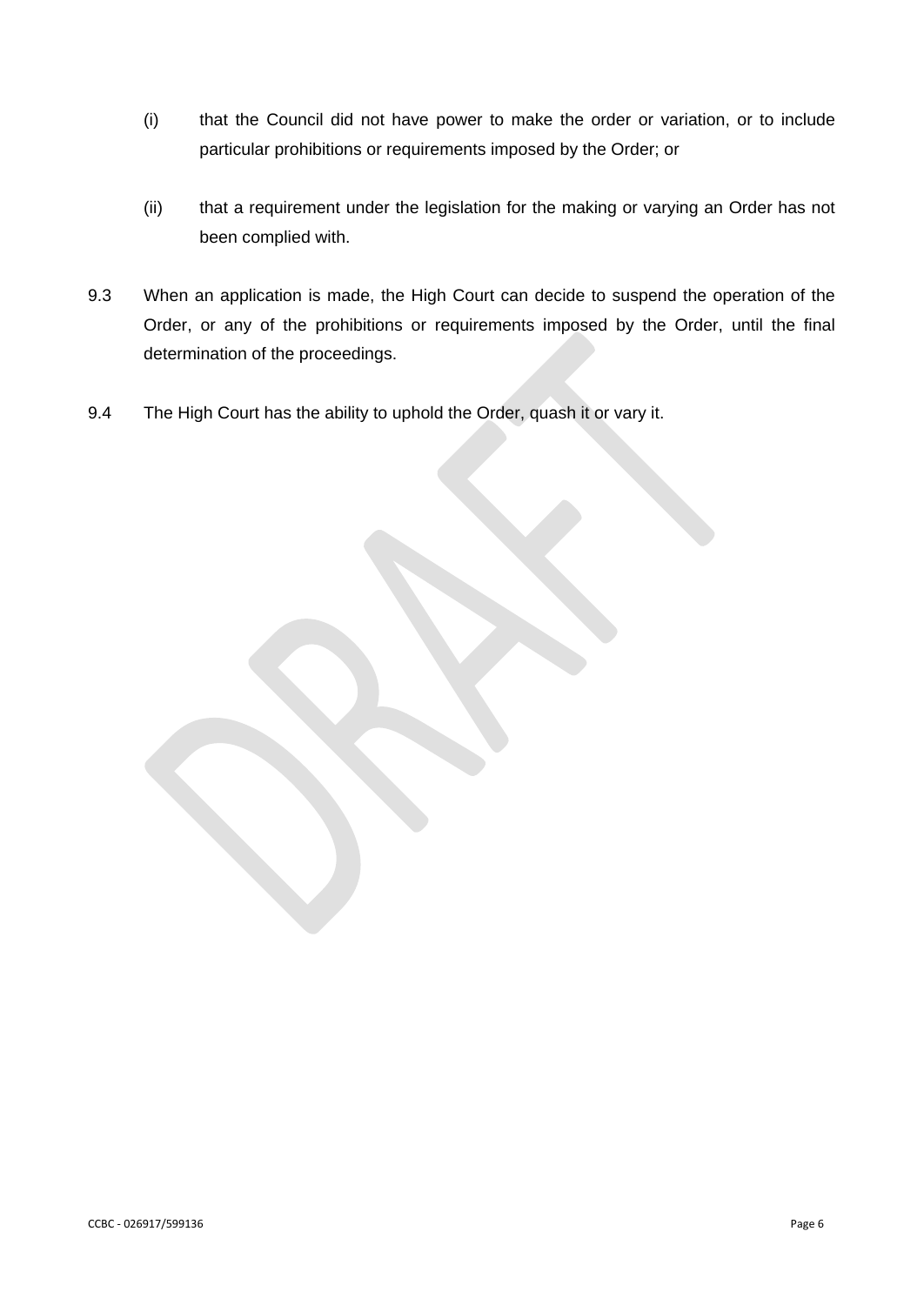## **RESTRICTED AREAS**

## **SCHEDULE 1 – FOULING OF LAND BY DOGS**

**(1) All public places within the whole area of Conwy County Borough Council as shown in Plan 1.**

### **"Public Place" in this Order means any place which is:-**

- (i) open to the air (which includes land which is covered but open to the air on at least one side); and
- (ii) to which the public or any section of the public are entitled or permitted to have access (on payment or otherwise), as of right or by virtue of express or implied permission.

## **(2) Exemptions - Nothing in this Schedule applies to a person who:-**

- (i) is registered as a blind person in a register compiled under section 29 of The National Assistance Act 1948; or
- (ii) has a disability which affects their mobility, manual dexterity, physical coordination or ability to lift, carry or otherwise move everyday objects, in respect of a dog trained by a prescribed charity and upon which they rely for assistance.

### **(3) For the purpose of this Schedule, each of the following is a "prescribed charity":-**

- (i) Dogs for the Disabled (registered charity number 700454);
- (ii) Support Dogs (registered charity number 1088281); and
- (iii) Canine Partners for Independence (registered charity number 803680).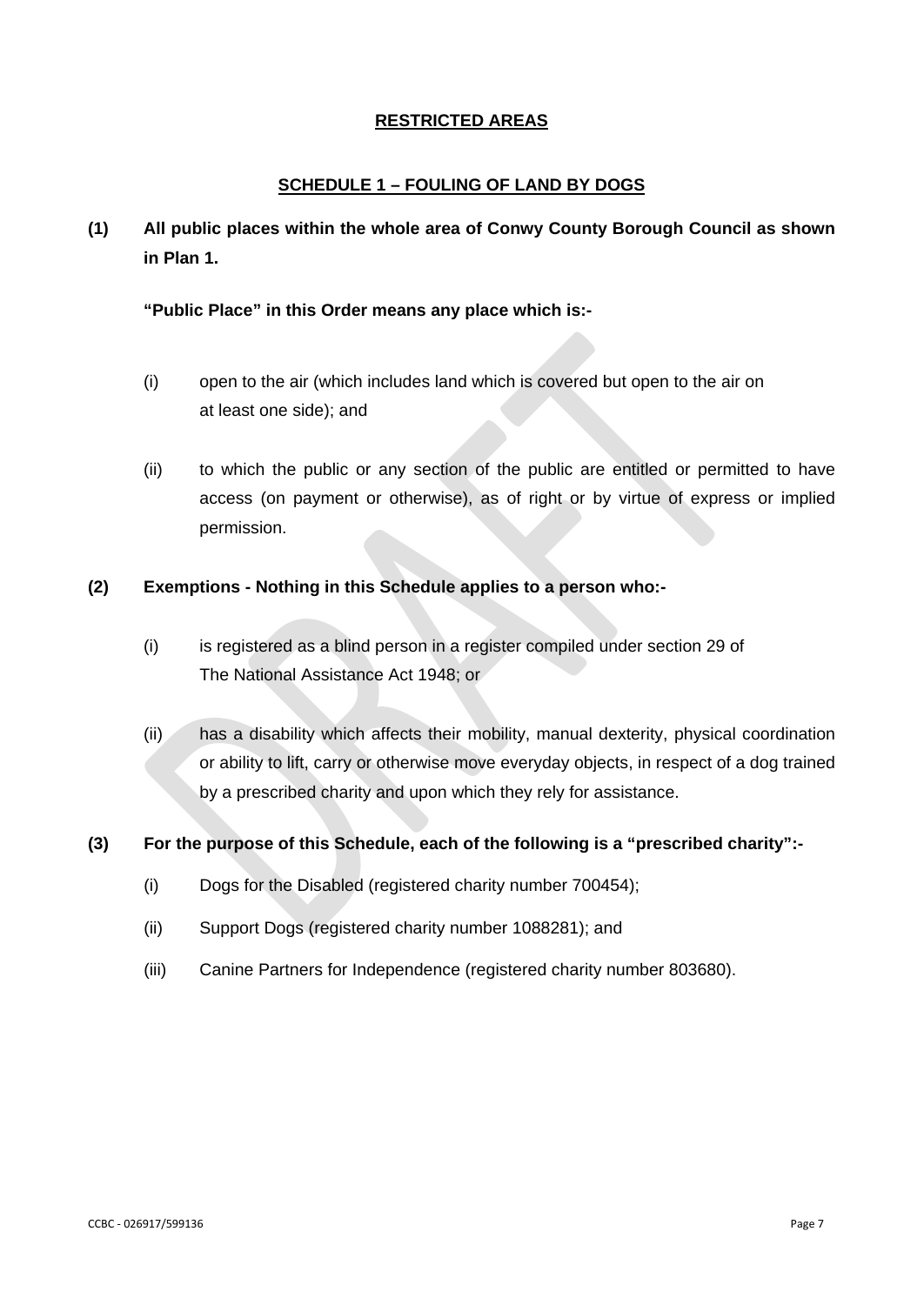### **SCHEDULE 2 – MEANS TO PICK UP**

# **(1) All public places within the whole area of Conwy County Borough Council as shown in Plan 2**

### **"Public Place" in this Order means any place which is:-**

- (i) open to the air (which includes land which is covered but open to the air on at least one side); and
- (ii) to which the public or any section of the public are entitled or permitted to have access (on payment or otherwise), as of right or by virtue of express or implied permission.

### **(2) Exemptions - Nothing in this Schedule applies to a person who:-**

- (i) is registered as a blind person in a register compiled under section 29 of The National Assistance Act 1948; or
- (ii) has a disability which affects their mobility, manual dexterity, physical coordination or ability to lift, carry or otherwise move everyday objects, in respect of a dog trained by a prescribed charity and upon which they rely for assistance.

## **(3) For the purpose of this Schedule, each of the following is a "prescribed charity":-**

- (i) Dogs for the Disabled (registered charity number 700454);
- (ii) Support Dogs (registered charity number 1088281); and
- (iii) Canine Partners for Independence (registered charity number 803680).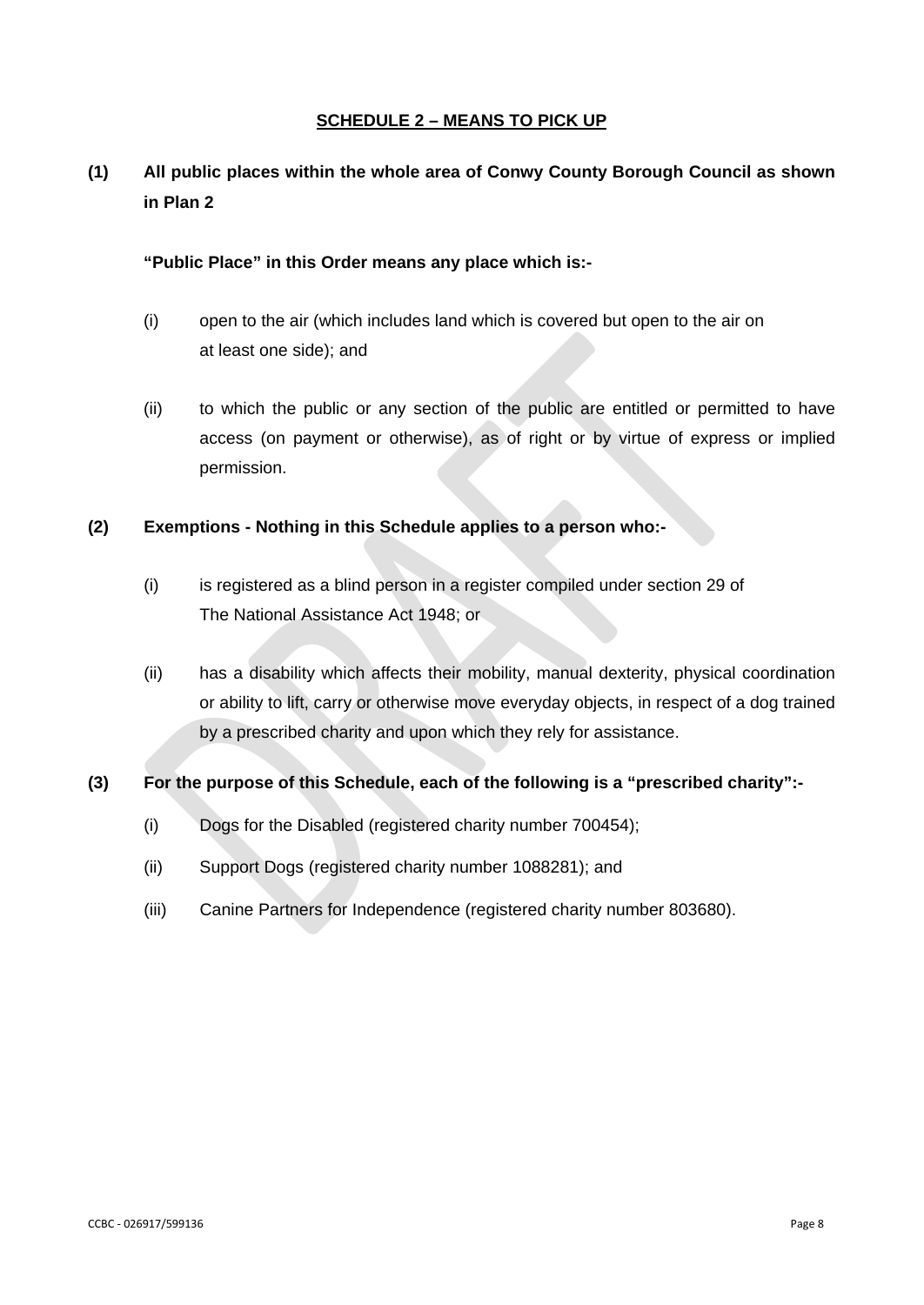## **SCHEDULE 3 – DOGS EXCLUDED (YEAR ROUND PROHIBITION)**

# **(1) All public places within the whole area of Conwy County Borough Council as shown in Plans 1 and 2, in particular**

- (a) All Fenced Children's Play Areas
- (b) All Multi Use Games Areas
- (c) All Tennis Courts
- (d) All Skate Parks
- (e) All Bowling Greens
- (f) All Recreational Fields associated with Education Establishments
- (g) The Playing Area of All Marked Sports Pitches

### **Including also the specific areas listed below and as shown in red on Plan 3**

- (h) Betws-Yn-Rhos Play Ground, Betws-Yn-Rhos
- (i) Capel Garmon Playing Field, Capel Garmon
- (j) Cae Ffwt Football Ground, Glan Conwy
- (k) Gyffin Playing Field, Gyffin
- (l) Gowers Road Recreation Area, Trefriw
- (m) Cae Llwyd Playing Field, Cerrigydrudion
- (n) Maes Aled Playground, Llansannan
- (o) The Football Pitch, Bowling Green and Multi Use Games Area, Llansannan
- (p) The Football Pitch, Bowling Green, Swimming Pool, Tennis Courts and Children's Play Area, Llanfairfechan
- (q) The Llandudno / Craig Y Don Community Paddling Pool
- (r) Colwyn Bay beach the area of the beach between the low water mark and promenade wall between the slipway (but not to include the slipway) serving Porth Eirias and the first entrance to the beach to the left of the Pier, in line with Colwyn Bay Station
- (s) Rhos Point, Rhos on Sea the small sandy portion of beach unwashed by the tide.

### **(2) Exemptions - Nothing in this Schedule applies to a person who:-**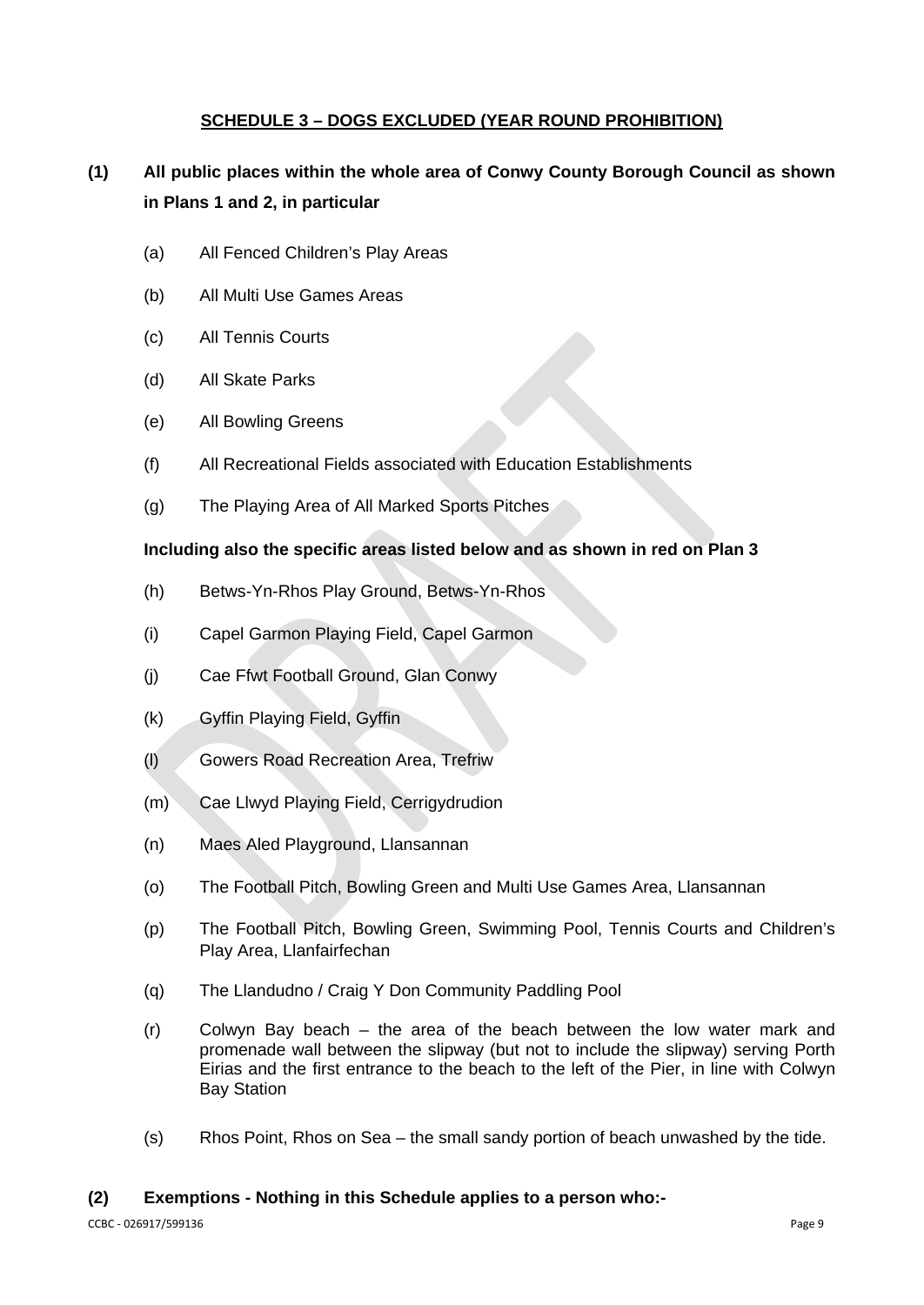- (i) is registered as a blind person in a register compiled under section 29 of The National Assistance Act 1948; or
- (ii) is deaf, in respect of a dog trained by Hearing Dogs for Deaf People (registered charity number 293358) and upon which that person relies for assistance (dog must be clearly marked as assistance); or
- (iii) has a disability which affects their mobility, manual dexterity, physical coordination or ability to lift, carry or otherwise move everyday objects, in respect of a dog trained by a prescribed charity and upon which they rely for assistance.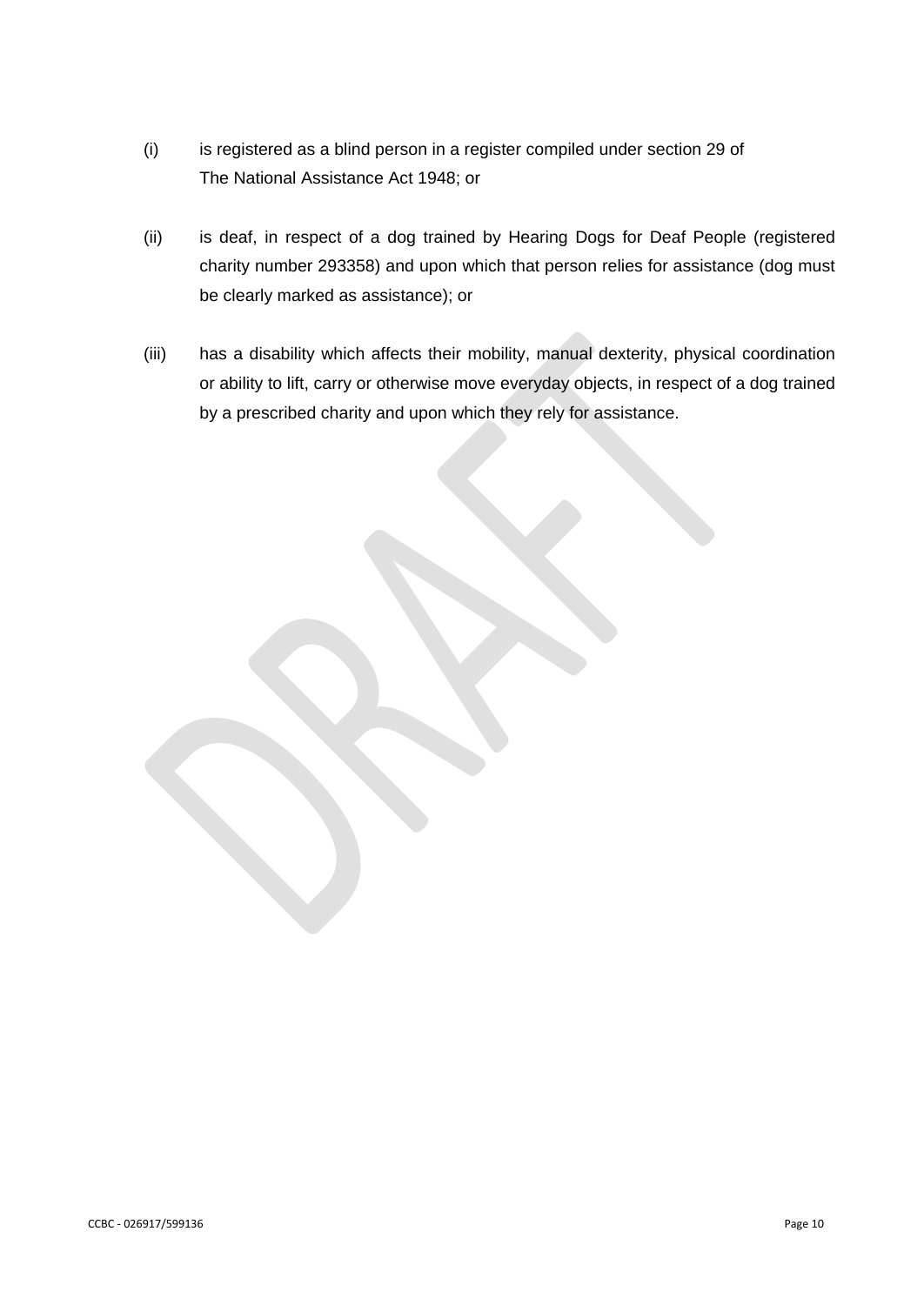### **SCHEDULE 4 – DOGS EXCLUDED (SEASONAL PROHIBITION)**

## **(1) All beaches seasonally between 1st May and 30th September to include the seashore and foreshore as per (a) to (f) below and as shown in red on Plan 4**

- (a) Kinmel Bay the area of the beach between low water mark and the promenade between the entrance to the beach from the car park St Asaph Avenue, Kinmel Bay and the first entrance to the beach from the promenade near Woodside Avenue, Kinmel Bay.
- (b) Pensarn the area of the beach between the low water mark and the promenade between the embedded wooden posts adjacent to the cafe building and the embedded concrete posts at the western extremity of the promenade.
- (c) Llandudno North Shore the area of beach between the low water mark and the promenade extending from Llandudno Pier to the first slipway (But not to include the slipway).
- (d) Llandudno West Shore the area of the beach between the low water mark and the promenade extending between the two stone groynes.
- (e) Penmaenmawr the area of the beach between the low water mark and the promenade from the breakwater wall to the slipway (but not to include the slipway) near the children's Play Area.
- (f) Llanfairfechan the area of beach extending between the low water mark and the promenade between the two slipways (but not to include the slipways)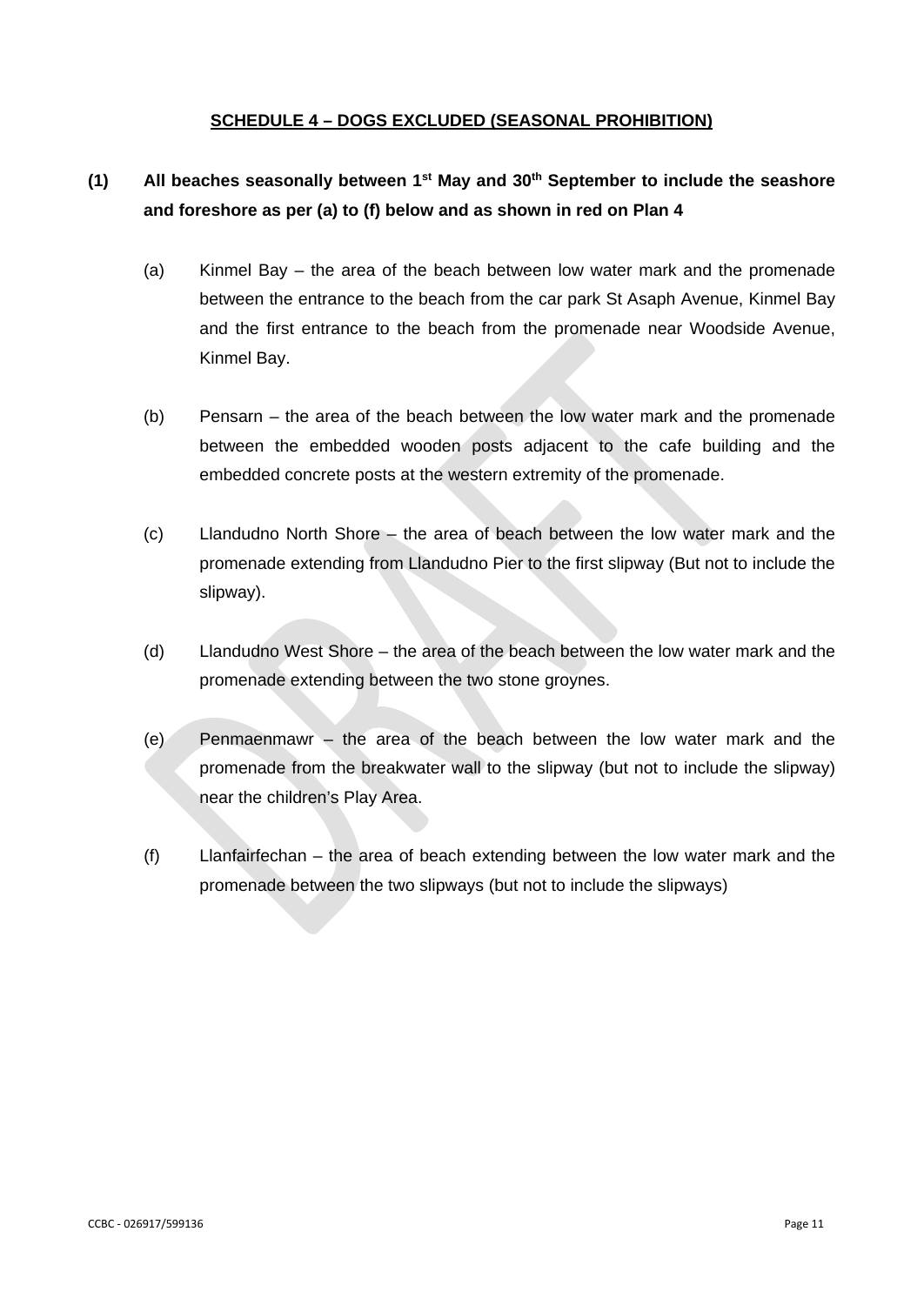### **SCHEDULE 5 – DOGS ON LEADS**

## **(1) All public roads and pavements which are subject to the speed limit of 40 mph or less within the whole area of Conwy County Borough Council**

- (a) in this Order, the definition of "road" is all public highways having a right of passage for motor vehicles (which includes areas of pavement, footway and verge set aside for pedestrians within such a highway);
- (b) "motor vehicles" are defined in section 185(1) of the Road Traffic Act 1988 and section 136(1) of the Road Traffic Regulation Act 1984 as "a mechanically propelled vehicle, intended or adapted for use on roads".

# **(2) All of the land within the whole area of Conwy County Borough Council as shown on Plans 1 and 2 in particular**

- (a) All Cemeteries and Churchyards
- (b) All Car Parks

### **Including also the specific areas listed below and as shown in purple on Plan 5**

- (c) Cae Derw Playing Field Llandudno Junction; excluding the fenced area designated for dog exercising,
- (d) Betws-Yn-Rhos Sports Ground, Betws-Yn-Rhos
- (e) Pentywyn Road Recreation Field, Deganwy
- (f) The Oval, Llandudno
- (g) Maesdu Road Recreation Ground, Llandudno
- (h) Rowen Recreation Field, Rowen
- (i) The Riverside Walk from the Bridge to Plas Y Dre Car Park, Llanrwst
- (j) The Footpaths traversing and surrounding The Golf Club, Betws Y Coed
- (k) North Wales Golf Club, Llandudno
- (l) Llysfaen Community and Recreational Land, Dolwen Road, Llysfaen
- (m) The Sand Dunes, Kinmel Bay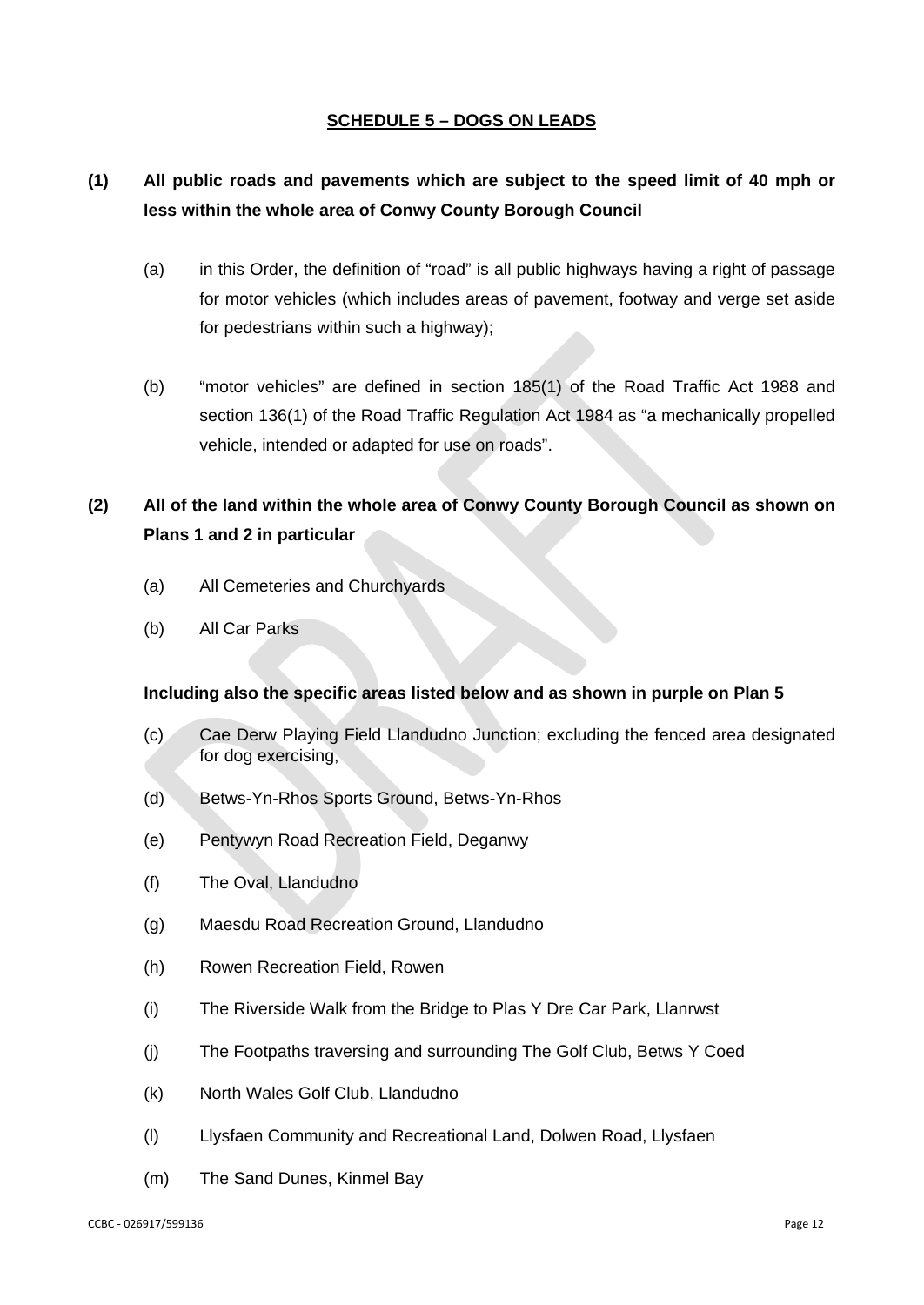- (n) Llanfairfechan Recreation Ground and Land surrounding the Boating Lake, Llanfairfechan
- (o) Clwyd Park Recreation Field, Kinmel Bay excluding the fenced area designated for dogs
- (p) Gwrych Estate, Abergele
- (q) The area of Bodlondeb Park containing the football pitch, cricket pitch and tennis courts, Conwy
- (r) The pathway between Glan Yr Afon Road and Old Mill Road Dwygyfylchi
- (s) The pathway between Conway Old Road and Old Mill Road, Dwygyfylchi
- (t) The pathway from Ysguborwen Road to the garage adjacent to the A55/Maes Y Llan, Dwygyfylchi
- (u) Recreational land surrounding the Football Pitch, Bowling Green and Multi Use Games Area, Llansannan